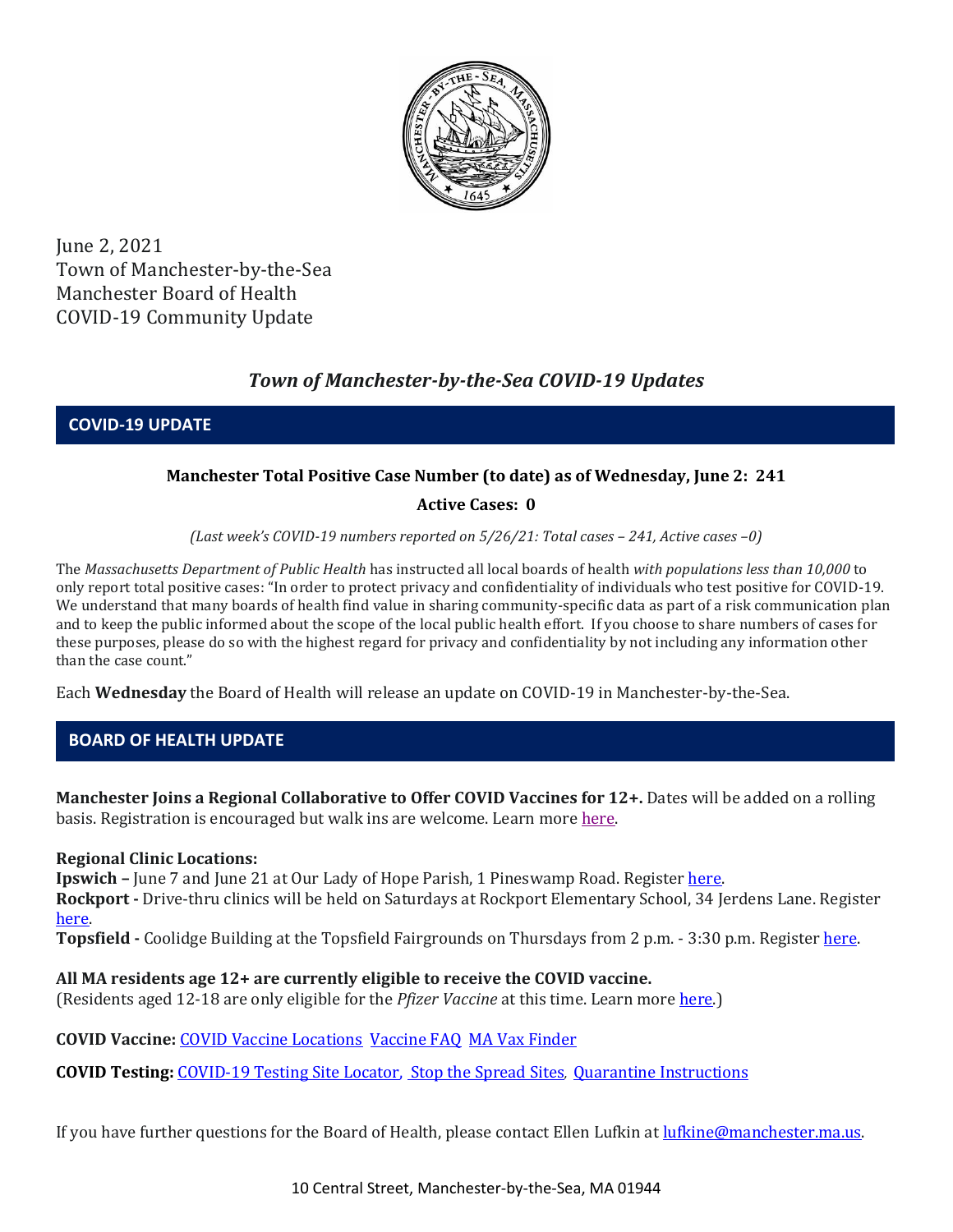

### **NEW COMMUNITY UPDATES**

- *NEW!* **DESE Issue New Guidance for Schools:** The Department of Elementary and Secondary Education issued the following updated guidance for schools on COVID [here.](https://www.doe.mass.edu/covid19/on-desktop/covid19-guide-updates.pdf)
- *NEW!* **DESE Releases New COVID Guidance for Graduations:** The Department of Elementary and Secondary Education released new guidance for K-12 end of year event[s here.](https://www.doe.mass.edu/covid19/on-desktop/graduation-guide.pdf)
- *NEW!* **Second Shot Vaccine Clinic:** If you attended the May 15 vaccine clinic at Sacred Heart Church, Conley's Pharmacy is hosting a follow up clinic on Saturday, June 5 from 12 p.m. – 3 p.m. at the same location. Registration is required [here.](https://hipaa.jotform.com/211515077084149) First shots are also available.
- **NEW! Police Dispatch Public Forum:** The Board of Selectmen will host a public forum during their biweekly meeting on Monday, June 7 at 6:30 PM. Please see the Town website for meeting details.
- *NEW!* **Chebacco Road Public Forum:** The Board of Selectmen will host a public forum on the proposed relocation and paving of Chebacco Road during their biweekly meeting on Monday, June 7 at 6:30 PM. Voters will be asked to approve the relocation because the land is owned by Manchester. Please see the Town website for meeting details.
- *NEW!* **2021 Mosquito Plan Meeting:** The Board of Health will meet on Thursday, June 10 at 6:00 p.m. to review Manchester's 2021 Mosquito Control Plan. Residents are welcome to attend and participate in this virtual meeting. Details can be found on the Town website.
- *NEW!* **Police Chief Office Hours:** Chief Fitzgerald will host his monthly office hours on Thursday, June 10 from 4 p.m. – 6 p.m. at Seaside One. All residents are invited to stop by and say hello.
- *NEW!* **MA Relaxes Qualifications for Homebound Shots:** If for any reason you can not get to a vaccination site you can set up a homebound vaccination appointmen[t here](https://www.mass.gov/info-details/covid-19-homebound-vaccination-program) or contact the Homebound Vaccination Central Intake Line at (833) 983-0485. Representatives are available Monday through Friday from 9 a.m. to 5 p.m.
- *NEW!* **End of State of Emergency in MA:** Governor Baker will end the State of Emergency **June 15**. The Administration will work with legislative and municipal partners during this period to manage an orderly transition from emergency measures adopted by executive order and special legislation during the period of the State of Emergency.
- *NEW!* **Annual Town Meeting:** The Annual Town Meeting will take place on Monday, June 21 at 6:30 p.m. on the MERHS athletic field. Rain Date is June 23. Learn more here.

### **ONGOING COMMUNITY GUIDANCE**

• Beach Stickers: 2021 Beach Stickers are currently for sale online or at the Town Clerks office. Please click [here](http://manchester.ma.us/252/Beach-Resident-Parking-Stickers) for easy instructions. **A walk on pass is required for all visitors ages 13 to 64.** *New rule for 2021! Stickers must be placed inside the front, driver side windshield in the upper left-hand corner.*